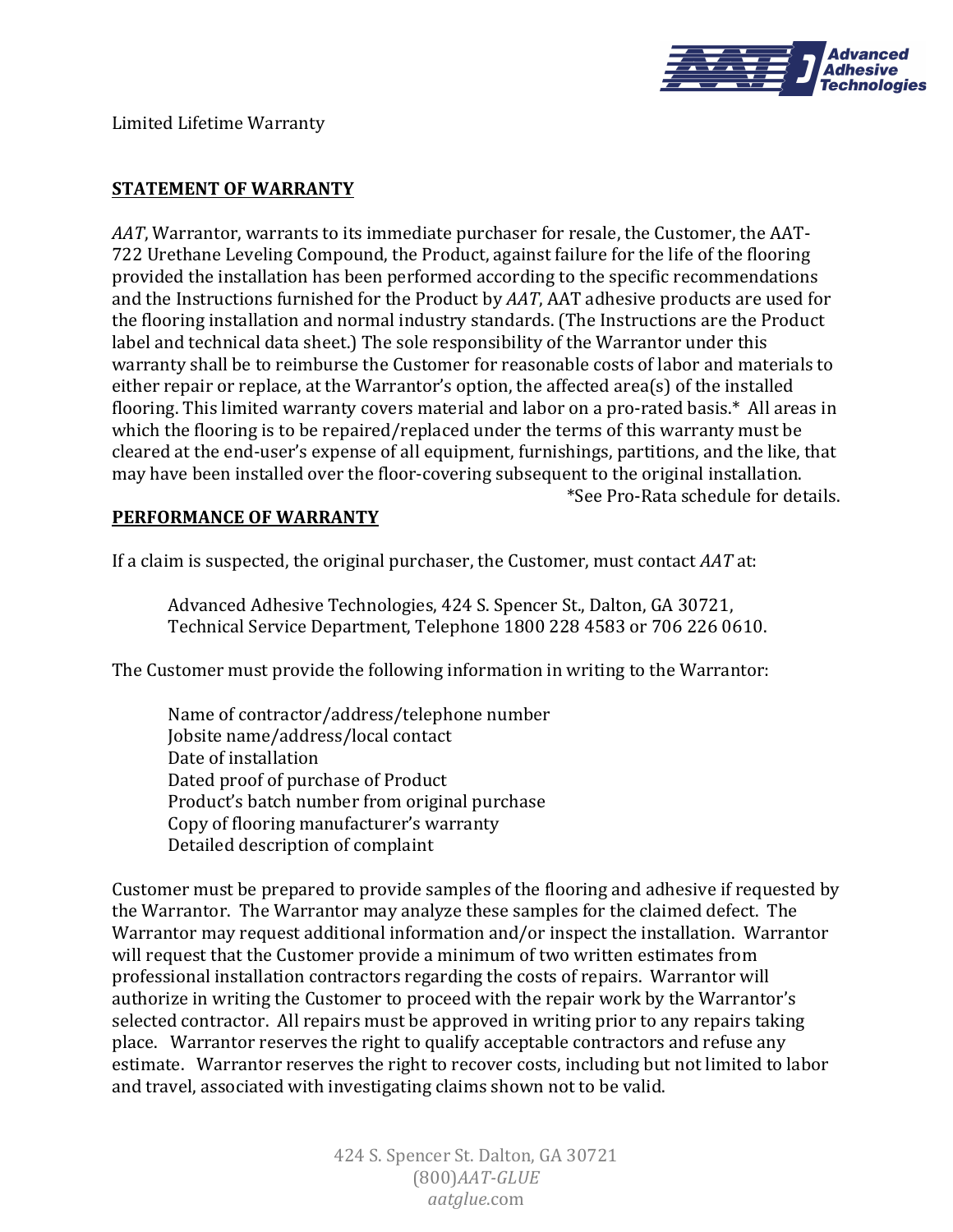

## **EXCLUSIONS/LIMITATIONS**

This warranty does not apply if  $(1)$  the flooring is found to be manufacturing seconds or trials; (2) the sub-floor is found unsuitable by normal and prudent installation practices; (3) the Product is not used according to the Instructions;  $(4)$  the installation is not performed following the flooring manufacturer's recommendations and written instructions; (5)damage is the result of acts of nature, flooding, vandalism, damage by animals, damage by plant life, or chemical damage; (6) failure is due to excessive moisture exposure to the flooring; (7) problems develop due to defects in the flooring; (8) problems develop due to misuse or abuse of the flooring or adhesive; (9) the Product used is not recommended for the specific use by the Warrantor;  $(10)$  damage is the result of settlement, movement, deflection, warpage, distortion, displacement, or any other failure of the structure.

This warranty replaced and excluded other warranties, express or implied. **Warrantor specifically disclaims any other warranties, written or verbal, including warranties of merchantability and fitness for a particular purpose**. It is solely the responsibility of the third parties such as contractors or the consumer to test and determine the suitability of the Product for the intended use and purpose. Warrantor is and shall not be responsible for determining the compatibility between the Product and subfloors beyond what is stated in the Instructions. The Warrantor does not assume any risk or any liability regarding such suitability.

The replacement/repair remedy stated in this warranty is the exclusive remedy available to the Customer or any other party. Warrantor will not be liable for any incidental, consequential, or other damages of any kind arising out of or connected to the application, or to any use or misuse of the Product, whether any claim is based upon legal theories of contract, tort, or negligence.

This limited warranty will become null and void upon notice from Warrantor if  $(1)$  the Customer does not provide the Warrantor written notice within ninety(90) days of the discovery of any alleged deficiency ; (2) Warrantor is denied a reasonable opportunity to review and investigate an alleged deficiency; (3) at time of notice, Warrantor is due in part or in whole charges for the Product covered under this warranty.

This warranty is made to the Customer only and is nontransferable. No one other than an officer of AAT is authorized to make any revisions or additions as to the liability of the Warrantor under the terms and conditions of this warranty.

To the extent permitted by law, this Warranty is exclusive as between Warrantor and Customer and specifically excludes and supersedes any and all other warranties, either expressed or implied, including warranties of merchantability and fitness for a **particular purpose**. Warrantor's liability, whether in tort or in contract, is limited solely and exclusively to the obligation as specifically undertaken herein, except to the precluded by law, and Warrantor's obligations hereunder shall not include any liability for incidental and/or consequential damages, whether based upon theories of tort or contract.

> 424 S. Spencer St. Dalton, GA 30721 (800)*AAT-GLUE aatglue*.com